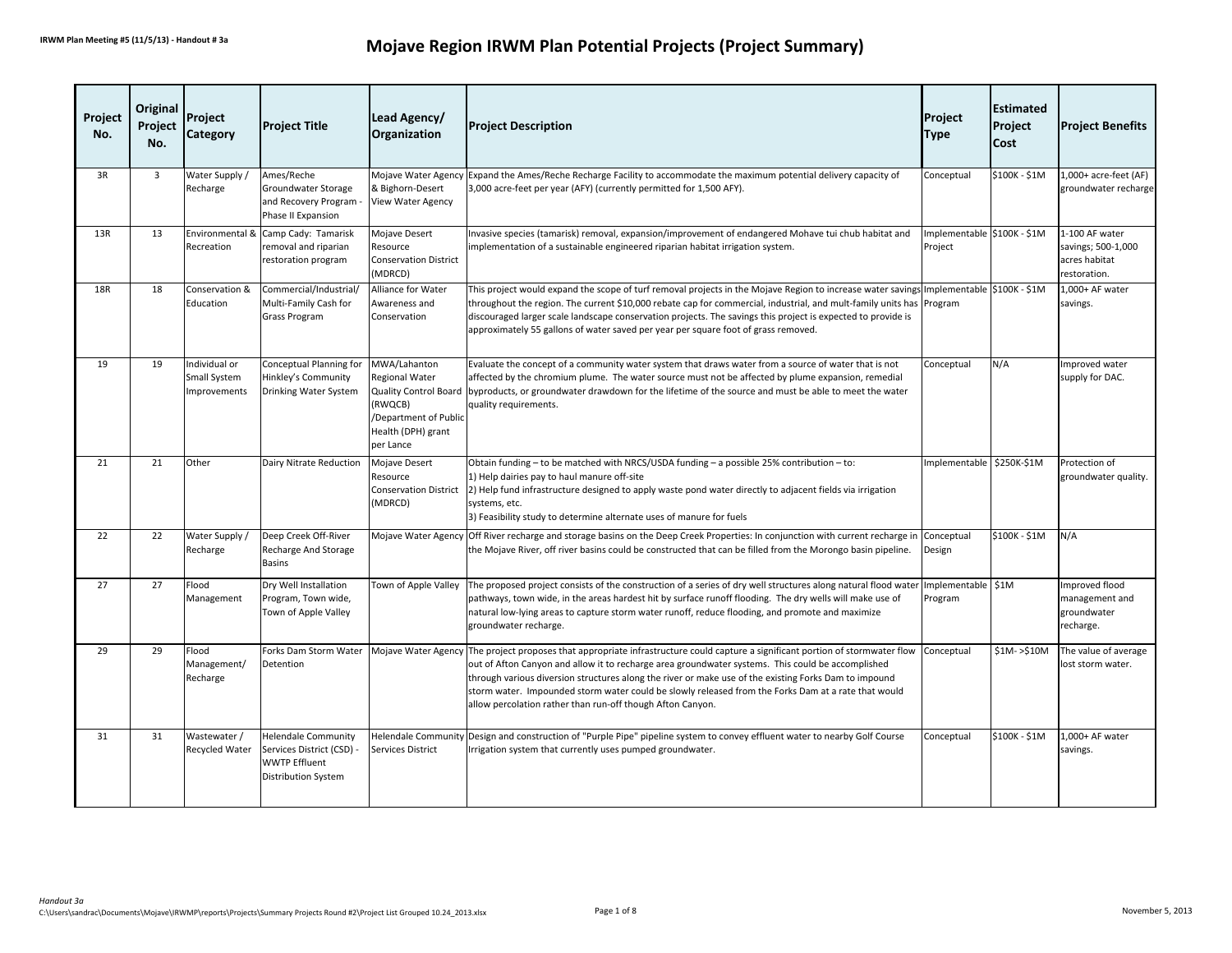| Project<br>No. | Original<br>Project<br>No. | Project<br>Category                           | <b>Project Title</b>                                                                      | Lead Agency/<br>Organization                                                    | <b>Project Description</b>                                                                                                                                                                                                                                                                                                                                                                                                                                                                                                                                                                                                            | Project<br><b>Type</b>               | <b>Estimated</b><br>Project<br>Cost | <b>Project Benefits</b>                                                                                                                     |
|----------------|----------------------------|-----------------------------------------------|-------------------------------------------------------------------------------------------|---------------------------------------------------------------------------------|---------------------------------------------------------------------------------------------------------------------------------------------------------------------------------------------------------------------------------------------------------------------------------------------------------------------------------------------------------------------------------------------------------------------------------------------------------------------------------------------------------------------------------------------------------------------------------------------------------------------------------------|--------------------------------------|-------------------------------------|---------------------------------------------------------------------------------------------------------------------------------------------|
| 32             | 32                         | Wastewater /<br><b>Recycled Water</b>         | <b>Helendale CSD Tertiary</b><br><b>Treatment Upgrade</b>                                 | Services District                                                               | Helendale Community The project is designed to produce recycled tertiary water for use within the District service area by<br>improving the WWTP processes to provide unrestricted Title 22 recycled water. The delivery phase is two-<br>stage with minor delivery to Helendale Community Park for landscape irrigation and delivery to the Silver<br>Lakes Association for golf course irrigation which would require an extensive pump station and force main.<br>The next phase is recycled water storage required to store water during the wet months for use in the dry<br>months and for use by the onsite farming operation. | Implementable \$3,523,500<br>Project |                                     | Increased recycled<br>water supply and<br>groundwater<br>protection.                                                                        |
| 34             | 34                         | Other                                         | Hydroelectric Facility at<br>Deep Creek to generate<br>power for R3 ground<br>water wells |                                                                                 | Mojave Water Agency The Deep Creek Outlet to the Mojave River can generate electrical power for use by the Agency to power the Conceptual<br>R3 groundwater wells. Two options are possible: 1) construct Groundwater wells at Deep Creek FCF and<br>extend the R3 pipeline to these wells. Our run Conduit and conductors from Deep Creek to the R3<br>Groundwater wells.                                                                                                                                                                                                                                                            |                                      | $>510M$                             | <b>Electrical power</b><br>generation.                                                                                                      |
| 35             | 35                         | Flood<br>Management                           | Indian Cove Stormwater<br>Capture and Recharge<br>Project                                 | <b>Twentynine Palms</b><br>Water District/Joshua<br><b>Basin Water District</b> | This project could mitigate past over-drafting and prevent future declines in water levels within this shared<br>basin through stormwater capture and recharge in the Indian Cove groundwater basin.                                                                                                                                                                                                                                                                                                                                                                                                                                  | Conceptual                           | \$100K - \$1M                       | 1-100 AF water<br>savings; 1-100 AF new<br>water supply.                                                                                    |
| 36R            | 36                         | Individual or<br>Small System<br>Improvements | Infrastructure<br><b>Improvements Projects</b>                                            | Joshua Basin Water<br>District                                                  | Design and Construction of infrastructure replacements to improve efficiency and increase conservation of<br>resources. Particular emphasis on water booster station improvement to reduce energy impacts (i.e. reduce Design,<br>in-rush impacts on pump start-up and increased efficiency of equipment.                                                                                                                                                                                                                                                                                                                             | Planning,<br>Construction            | \$1M - \$10M                        | 1-100 AF water<br>savings; 1-100 AF<br>groundwater<br>recharge; reduction in<br>energy consumption.                                         |
| 38R            | 38                         | Wastewater /<br>Recycled Water                | Central Wastewater<br>Treatment Plant Project                                             | Joshua Basin Water<br>District                                                  | Design and construction of required central WWTP to include plant siting, WWTP design, trunk sewer<br>alignment and design, environmental compliance, permitting and construction. Central WWTP provides<br>long-term control of nitrate contamination in groundwater basin, as well as other contaminants identified in<br>past studies.                                                                                                                                                                                                                                                                                             | Conceptual -                         | $>510M$                             | 100-1,000 AF new<br>recycled water supply<br>groundwater quality<br>protection.                                                             |
| 40R            | 40                         | Conservation &<br>Education                   | Graywater & Rainwater<br><b>Harvesting Project</b>                                        | Joshua Basin Water<br>District                                                  | Development of design standards and funding of on-site collection facilities for capture of graywater and<br>rainwater by individual property owners located in the JBWD service area. Public education is an important<br>component of the project and will include printed materials and demonstration models of graywater and<br>rainwater collection facilities.                                                                                                                                                                                                                                                                  | Conceptual                           | \$100K - \$1M                       | 1-100 AF water<br>savings; 1-100 AF new<br>water supply; 1-100<br>AF reduction in<br>groundwater<br>overdraft; reduction<br>in flood damage |
| 41R            | 41                         | Flood<br>Management                           | <b>Stormwater Recovery</b><br>Project                                                     | Joshua Basin Water<br>District                                                  | This project would capture and retain stormwater from local arroyos into the new recharge basin to enhance Feasibility<br>percolation potential into the groundwater basin. Includes studies to determine quantities of stormwater<br>that could be recharged, engineering feasibility for retention and percolation and environmental review.                                                                                                                                                                                                                                                                                        | Study                                | \$1M-\$10M                          | 100-1,000 AF new<br>water supply; 100-<br>1,000 AF groundwater<br>recharge; flood<br>damage prevention                                      |
| 42R            | 42                         | Individual or<br>Small System<br>Improvements | Johnson Valley<br><b>Pressurized Water</b><br>System                                      | <b>Bighorn-Desert View</b><br><b>Water Agency</b>                               | This project would bring a pressurized water distribution system to the Agency's service area to improve<br>quality of life, public health and provide for enhanced fire protection. Project should include additional<br>studies for locating water supply wells (building on historical data and the existing conceptual model report),<br>evaluate if existing monitoring Well No. JVHI can be deepened and converted to a production well and<br>CEQA/NEPA studies.                                                                                                                                                               | Conceptual                           | >510M                               | 1-100 AF new water<br>supply.                                                                                                               |
| 44             | 44                         | Individual or<br>Small System<br>Improvements | <b>Lucerne Valley Small</b><br><b>Water Systems</b><br>Feasibility Study                  | Lucerne Valley<br>Economic<br>Development<br><b>Association (LVEDA)</b>         | Prepare a feasibility study to explore the consolidation of the ten mutual water companies, local school<br>district, CDA 29 & Hitchin Lucerne Inc retail commercial property. This would be a two phase study<br>addressing 1) managerial & resources consolidation & 2) physical infrastructure tie-in consolidation.                                                                                                                                                                                                                                                                                                               | Feasibility<br>Study                 | \$75,000                            | Helps conserve<br>resources.                                                                                                                |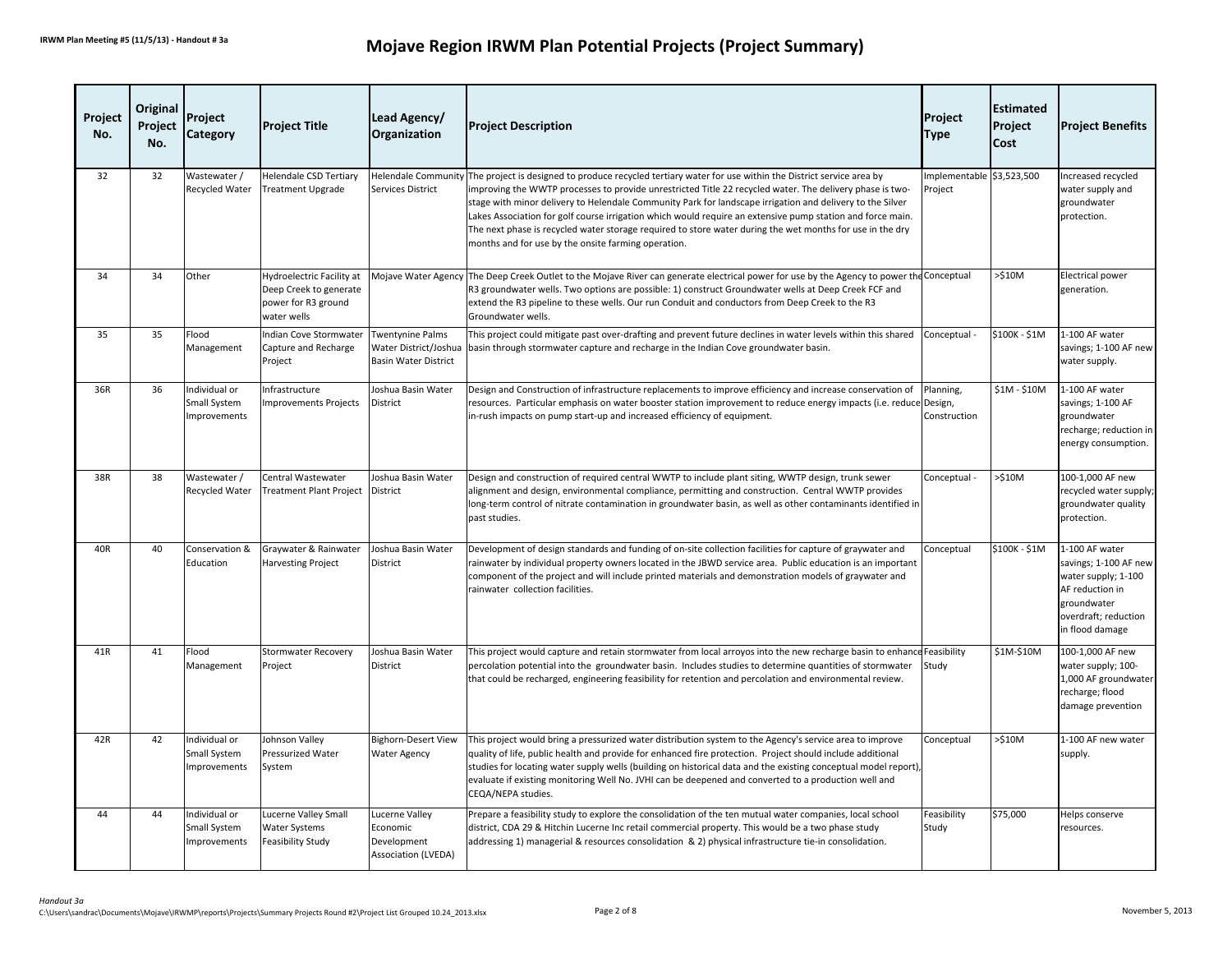| Project<br>No. | Original<br>Project<br>No. | Project<br><b>Category</b>     | <b>Project Title</b>                                                                                       | Lead Agency/<br>Organization                      | <b>Project Description</b>                                                                                                                                                                                                                                                                                                                                                                                                                                                                                                                                                                                                                                                                   | Project<br><b>Type</b>   | <b>Estimated</b><br>Project<br>Cost | <b>Project Benefits</b>                                                                                              |
|----------------|----------------------------|--------------------------------|------------------------------------------------------------------------------------------------------------|---------------------------------------------------|----------------------------------------------------------------------------------------------------------------------------------------------------------------------------------------------------------------------------------------------------------------------------------------------------------------------------------------------------------------------------------------------------------------------------------------------------------------------------------------------------------------------------------------------------------------------------------------------------------------------------------------------------------------------------------------------|--------------------------|-------------------------------------|----------------------------------------------------------------------------------------------------------------------|
| 49             | 49                         | Recreation                     | Environmental & Mojave River Walk Trail                                                                    | City of Victorville                               | Walking / biking trail along the Mojave River. Combined recreational and public education project involving Conceptual<br>multiple participating agencies.                                                                                                                                                                                                                                                                                                                                                                                                                                                                                                                                   |                          | \$5.5M - \$12M Encourages           | environmental<br>resource stewardship.                                                                               |
| 54             | 54                         | Water Supply /<br>Recharge     | Oro Grande Wash<br>Groundwater Recharge<br>Project                                                         |                                                   | Mojave Water Agency The Oro Grande Wash Groundwater Recharge Project has an ultimate delivery capacity for approximately<br>8,000 AF. The trunk facilities are designed to flow the full capacity. The Flow control facility and pipeline into Project<br>the wash is designed to flow half of the capacity into a joint use San Bernardino County Flood Control<br>Detention/Recharge Basin. This project (Phase 2 of the Oro Grande Wash Project) is to construct a second<br>pipeline to the Wash and to another groundwater recharge area between Amethyst and Bear Valley Road.                                                                                                         | Implementable \$2M-\$3M  |                                     | ncreased<br>groundwater<br>recharge.                                                                                 |
| 56R            | 56                         | Water Supply /<br>Recharge     | Alto Subarea Regional<br>Aquifer Storage and<br><b>Restoration (ASR2)</b>                                  |                                                   | Mojave Water Agency The Alto Subarea Regional Aquifer Storage and Restoration (ASR2) project would use water from the Mojave Conceptual;<br>Water Agency R-Cubed infrastructure to inject potable water into existing municipal wells in the regional<br>aquifer. Injection would be timed to periods when these wells would not normally be in service (fall-winter). Project<br>Injected water would be available for immediate use by purveyors during normal demand periods (spring-<br>summer). This project uses existing equipment with very little new infrastructure. Costs incurred would be<br>for minimal retrofitting at wellheads, periodic well cleaning, and injected water. | Implementable            | N/A                                 | Improves water<br>banking; enhances<br>flood control and<br>riparian restoration.                                    |
| 57             | 57                         | Wastewater /<br>Recycled Water | <b>Recycled Water</b><br><b>Distribution System</b>                                                        | City of Hesperia                                  | Construct a water distribution system for the conveyance of recycled water from the proposed Subregional<br>Treatment Plant in the City of Hesperia. The system would include a non-potable reservoir near the<br>Subregional site, booster pumps, and approximately seven miles of "purple" pipeline to convey recycled<br>water to the Hesperia Golf Club and several other users throughout the City.                                                                                                                                                                                                                                                                                     | Conceptual<br>Design     | \$1M - \$10M                        | 1000+ AF new<br>recycled water supply;<br>1000+ AF<br>groundwater recharge                                           |
| 58             | 58                         | Water Supply /<br>Recharge     | Regional Aquifer<br>Recharge Capacity                                                                      |                                                   | Mojave Water Agency MWA has very little off-river aquifer recharge capacity. MWA needs to be able to accept a large quantity of<br>water in a relatively short (wet) period. This could be accomplished through a variety of infrastructure.<br>Once such infrastructure combination could include surface water impoundment for later distribution to<br>recharge ponds, ASR injection wells, etc In addition this project could easily be expanded to a water bank<br>with an aqueduct pump-back component for "buy low/sell high" of banked water.                                                                                                                                        | Conceptual               | $>510M$                             | 1-100 AF groundwater<br>recharge; reduction in<br>flood damage.                                                      |
| 59             | 59                         | Flood<br>Management            | <b>Regional Flood</b><br>Control/Flood<br>Management Plan                                                  |                                                   | Mojave Water Agency Prepare a multi-jurisdictional, regional flood control / flood management plan that integrates flood data and Conceptual<br>information, coordinates flood control efforts and infrastructure, and seeks to integrate flood management<br>and water supply projects across the Mojave IRWM Region.                                                                                                                                                                                                                                                                                                                                                                       |                          | \$100K - \$1M                       | Benefits to public<br>access/open<br>space/habitat;<br>reduction in flood<br>damage.                                 |
| 60R            | 60                         | Other                          | Reorganization between<br>two adjacent small water<br>agencies (BDVWA and<br>CSA 70 Zone W-1<br>[Landers]) | <b>Bighorn-Desert View</b><br><b>Water Agency</b> | Initiate reorganization through Local Agency Formation Commission (LAFCO). Provide for LAFCO processing<br>fees, boundary map, preparation of TFM Report (Technical, Financial and Managerial) plan for operation of<br>consolidated entities and evaluate physical infrastructure tie-in. Possible need for Master Plan identifying<br>infrastructure improvements and build-out requirements.                                                                                                                                                                                                                                                                                              | Implementable<br>Project | $<$ \$100K                          |                                                                                                                      |
| 63             | 63                         | Flood<br>Management            | Sheep Creek Wash Storm Phelan Piñon Hills<br>Water                                                         | <b>Community Services</b><br>District             | The Sheep Creek Wash Storm Water Retention project is intended to capture storm water and recharge the Conceptual<br>Oeste Basin, in order to help minimize storm water damage and increase groundwater supplies. This<br>conceptual plan would require diverting storm water flows from Sheep Creek Wash to a proposed recharge<br>basin. Storm water flows would be monitored at the inlet of the basin. A proposed monitoring well will also<br>be used to monitor static levels.                                                                                                                                                                                                         |                          | \$1M-\$10M                          | 100-1,000 AF new<br>recycled water supply;<br>100-1,000 AF<br>groundwater<br>recharge; reduction in<br>flood damage. |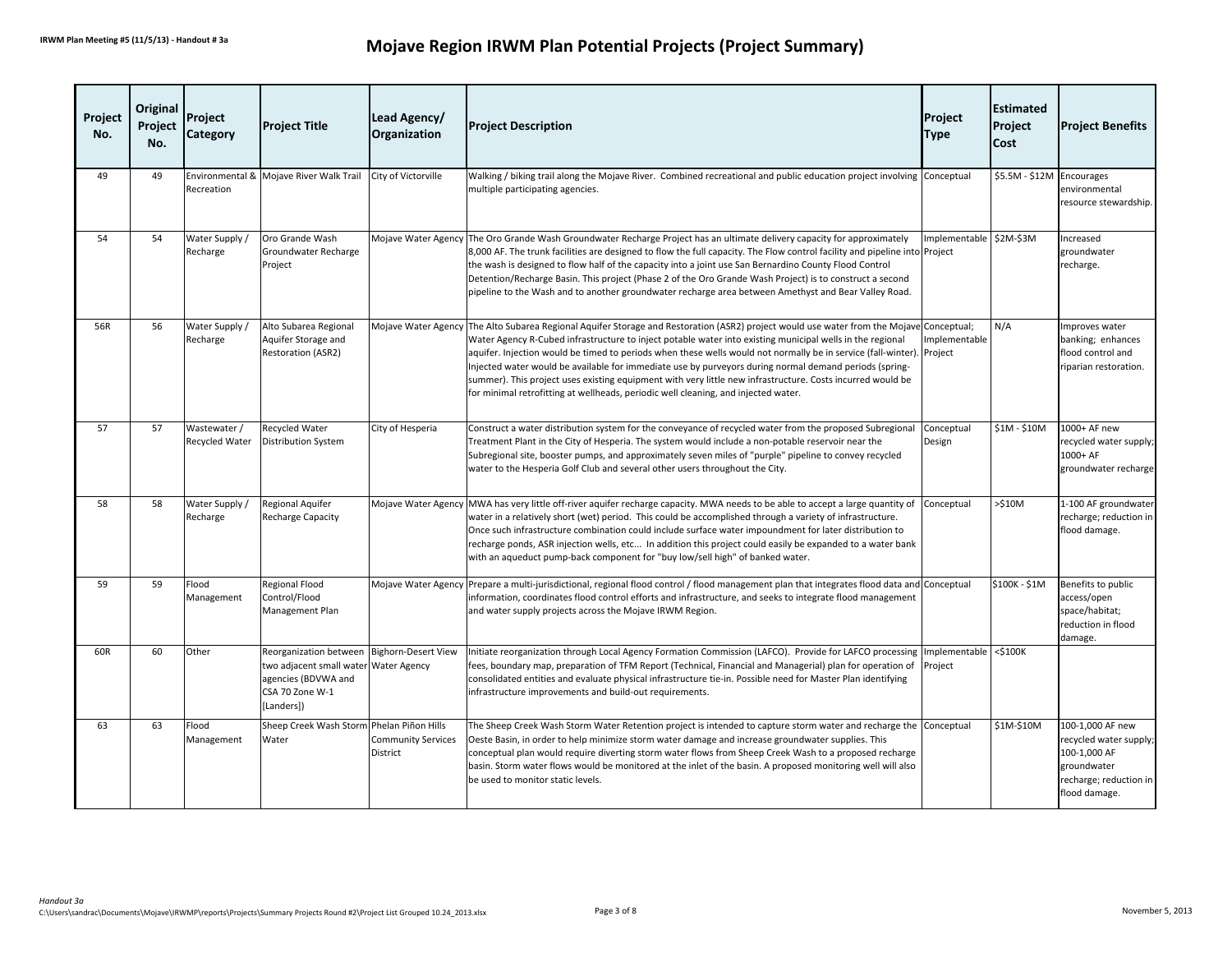| Project<br>No. | Original<br>Project<br>No. | Project<br>Category                           | <b>Project Title</b>                                                                                    | Lead Agency/<br><b>Organization</b>                                   | <b>Project Description</b>                                                                                                                                                                                                                                                                                                                                                                                                                                                                                                             | Project<br><b>Type</b>              | <b>Estimated</b><br>Project<br>Cost | <b>Project Benefits</b>                                                                                                     |
|----------------|----------------------------|-----------------------------------------------|---------------------------------------------------------------------------------------------------------|-----------------------------------------------------------------------|----------------------------------------------------------------------------------------------------------------------------------------------------------------------------------------------------------------------------------------------------------------------------------------------------------------------------------------------------------------------------------------------------------------------------------------------------------------------------------------------------------------------------------------|-------------------------------------|-------------------------------------|-----------------------------------------------------------------------------------------------------------------------------|
| 64             | 64                         | Flood<br>Management                           | <b>Silver Lakes Association</b><br>Stormwater Debris -<br><b>Retention Basin</b>                        | <b>Silver Lakes</b><br>Association                                    | Design and construction of a reinforced concrete storm water debris interceptor where Buckthorn Wash<br>bisects the Silver Lakes Golf Course. Approx. size (LWD): 60-feet x 10-feet x 6-feet.                                                                                                                                                                                                                                                                                                                                          | Conceptual,<br>Design,<br>Construct | $<$ \$100K                          | Reduction in flood<br>damage.                                                                                               |
| 65             | 65                         | Water Supply /<br>Recharge                    | <b>State Water Project</b><br><b>Utilization &amp; Efficiency</b><br>Strategy                           |                                                                       | Mojave Water Agency Conceptual program with an overall goal to make the best use of the Region's State Water Project resources Conceptual<br>for maximum benefit to the Region. This would be an ongoing program with many possible elements and<br>would explore a variety of opportunities to achieve the goal, including transfers, exchanges, purchases and<br>sales of SWP water in concert with conjunctive use, groundwater and surface water storage programs, etc.                                                            |                                     | N/A                                 | 1.000+ AF new water<br>supply; 1,000+ AF<br>groundwater<br>recharge.                                                        |
| 66R            | 66                         | Water Supply /<br>Recharge                    | State Water Project<br>Water Treatment Plant in<br>conjunction with R3<br>project                       |                                                                       | Mojave Water Agency Construct a Water treatment plant to treat State Water Project Water and deliver directly into the potable<br>R3 water delivery system. This can be done instead of pumping groundwater wells.                                                                                                                                                                                                                                                                                                                     | Conceptual                          | $>510M$                             | 1,000+ AF new water<br>supply; 1,000+ AF<br>groundwater<br>recharge.                                                        |
| 68R            | 68                         | Flood<br>Management                           | <b>Storm Water Retention</b><br>and Percolation in Hondo Water Agency<br>Wash Ruby Wash                 | <b>Bighorn Desert View</b>                                            | Retain storm flows in Hondo Wash and other drainages in the area to enhance percolation potential into<br>Ames groundwater basin (Pipes Subbasin) and provide a mechanism for flood control that does not<br>currently exist. Includes studies to determine quantities of flow that could be captured annually,<br>engineering feasibility for retention and percolation, and environmental impact overview (Initial Study).<br>Water could be retained behind shallow berms or even dam structures along narrow sections of the wash. | Conceptual                          | \$100K - \$1M                       | 1-100 AF water<br>savings; 1-100 AF new<br>water supply; 1-100<br>AF groundwater<br>recharge; reduction in<br>flood damage. |
| 72             | 72                         | Individual or<br>Small System<br>Improvements | Twentynine Palms<br>Fluoride Treatment Plant Water District<br>Expansion                                | <b>Twentynine Palms</b>                                               | In the Mesquite Springs aquifer of the Twentynine Palms Groundwater basin, a second Fluoride Treatment<br>Plant is needed for system redundancy. Project engineering will determine the size and volume of the plant<br>that will produce the most cost-effective results for additional source development within the aquifer,<br>protecting safe yield and preventing drawdown of the Indian Cove and Forty-nine Palms aquifers.                                                                                                     | Study, Design,<br>Construction      | \$1M-\$10M                          | 100-1,000 AF new<br>water supply; 100-<br>1,000 AF groundwater<br>recharge.                                                 |
| 73             | 73                         | Wastewater /<br>Recycled Water                | Twentynine Palms<br><b>Groundwater Protection</b><br>Plan Septic System<br>Management Element<br>(SSME) | Twentynine Palms<br>Water District/City of<br><b>Twentynine Palms</b> | In order to protect the groundwater quality within Twentynine Palms, the Groundwater Protection Plan has<br>identified a Septic System Management Program for monitoring and maintenance of the community's only<br>supply of water, groundwater. Indoor conservation and the reduction of outflow to septic systems will be a<br>significant focus of the septic maintenance and informational outreach goals.                                                                                                                        | Implementable<br>Project            | \$1M - \$10M                        | 1-100 AF water<br>savings.                                                                                                  |
| 74R            | 74                         | Individual or<br>Small System<br>mprovements  | Water Infrastructure<br><b>Restoration Program:</b><br>Pipeline Installation/<br>Replacement Project    | <b>Bighorn-Desert View</b><br><b>Water Agency</b>                     | The existing BDVWA infrastructure has deficiencies which prevent it from meeting fire flow due to heavy<br>reliance on 6-inch water mains and Class B fire hydrants; an inability to refill most reservoirs overnight after<br>a 500-gallons per minute fire; and inefficient operation of two zones (E-2 and E-3) due to the manner in<br>which they were originally constructed. Project would improve pressure, fire protection and public safety.                                                                                  | Conceptual                          | \$1M - \$10M                        | N/A                                                                                                                         |
| 82             | 82                         | Water Supply /<br>Recharge                    | Wrightwood Imported<br>Water Project                                                                    | Golden State Water<br>Co - Wrightwood                                 | Installation of a well near Desert Front Road, including a pump station and transmission main to import<br>water from the lower elevations south of the town into the higher elevations in the north. Includes study,<br>design and facilities.                                                                                                                                                                                                                                                                                        | Study, Design,<br>Construction      | $>510M$                             | N/A                                                                                                                         |
| 86             | 86                         | Individual or<br>Small System<br>Improvements | Alta Loma Reservoir<br>Replacement                                                                      | Hi-Desert Water<br>District                                           | Increase of 1 MG in water storage capacity to ensure adequate emergency storage (current 250k deficit).                                                                                                                                                                                                                                                                                                                                                                                                                                | Conceptual                          | \$1M - \$10M                        | Increase of 1 MG in<br>water storage<br>capacity.                                                                           |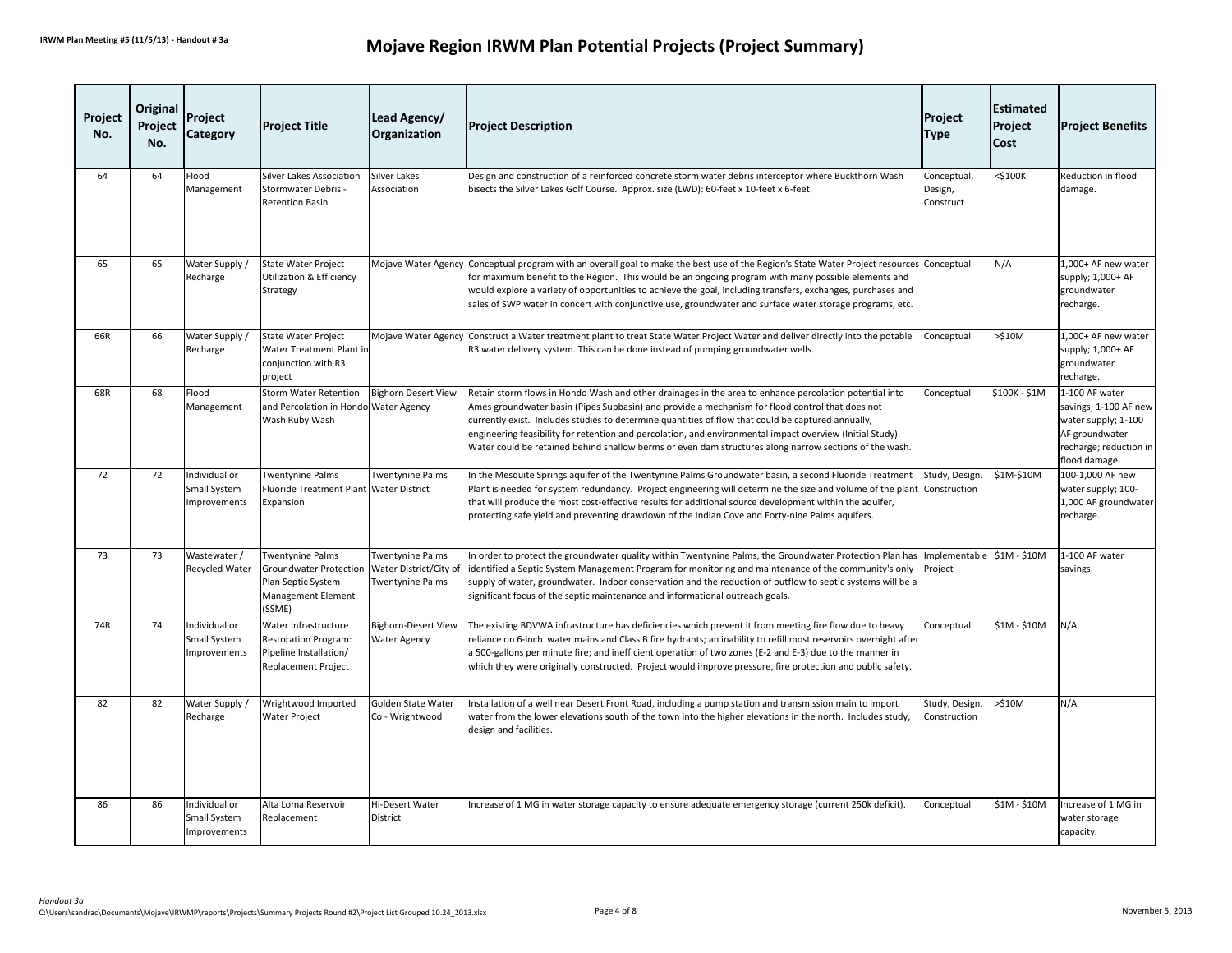| Project<br>No. | Original<br>Project<br>No. | Project<br><b>Category</b>                    | <b>Project Title</b>                                                          | Lead Agency/<br>Organization       | <b>Project Description</b>                                                                                                                                                                                                                                                                                                                                                                                                                                                                                                                                       | Project<br><b>Type</b>                | <b>Estimated</b><br><b>Project</b><br>Cost | <b>Project Benefits</b>                                                                                                                            |
|----------------|----------------------------|-----------------------------------------------|-------------------------------------------------------------------------------|------------------------------------|------------------------------------------------------------------------------------------------------------------------------------------------------------------------------------------------------------------------------------------------------------------------------------------------------------------------------------------------------------------------------------------------------------------------------------------------------------------------------------------------------------------------------------------------------------------|---------------------------------------|--------------------------------------------|----------------------------------------------------------------------------------------------------------------------------------------------------|
| 92R            | 92                         | Wastewater /<br><b>Recycled Water</b>         | <b>Wastewater Reclamation</b><br>Project                                      | Hi-Desert Water<br>District        | The project will provide centralized treatment of wastewater generated within the Town at a level consistent mplementable S125,000,000<br>with that of the local discharge requirements of both the Regional Board and the CDPH. Wastewater will be<br>collected and conveyed through a series of pipelines that make up the WRP's collection system. Once<br>delivered to the treatment facility, the treated wastewater will be discharged into the East Hydrogeologic<br>Subunit of the Warren Subbasin providing a future source of extractable groundwater. | Program                               |                                            | Groundwater quality<br>protection.                                                                                                                 |
| 93             | 93                         | Wastewater /<br>Recycled Water                | Apple Valley & Hesperia<br>Subregional Water<br><b>Reclamation Facilities</b> | <b>Victor Valley</b><br>Wastewater | Two scalping facilities that will treat liquids from existing collection system and reuse for irrigation purposes.<br>Once complete, each facility will be able to process up to 1 million gallons per day (MGD) with the<br>Reclamation Authority opportunity to expand each to 4 MGD.                                                                                                                                                                                                                                                                          | Implementable \$58,800,620<br>Project |                                            | Increased treatment<br>and reuse of recycled<br>water.                                                                                             |
| 94R            | 94                         | Individual or<br>Small System<br>Improvements | Fluoride and Arsenic<br>Treatment                                             | City of Adelanto                   | Construct an Arsenic and Fluoride Treatment System for Potable Well 8A, 5A and 4. Wells are in violation of Conceptual<br>current Environmental Protection Agency (EPA) Maximum Contaminant Levels (MCL's).                                                                                                                                                                                                                                                                                                                                                      |                                       | \$100K - \$1M                              |                                                                                                                                                    |
| 95             | 95                         | Wastewater /<br>Recycled Water                | Adelanto Pearmain Relief City of Adelanto<br>Sewer Line                       |                                    | The project would consist of the installation of 12 to 18 inch sewer main and manholes from the waste<br>water treatment plant on Auburn to the intersection of Air Expressway and Pearmain. The project would<br>also connect new County HS that is built but not opened due to lack of County funding.                                                                                                                                                                                                                                                         | Implementable \$1.35M<br>Program      |                                            | Improved sewer<br>system connection<br>and potential<br>additional recycled<br>water.                                                              |
| 97             | 97                         | Wastewater /<br>Recycled Water                | <b>Adelanto Reclaimed</b><br><b>Water Delivery</b><br>Infrastructure          | City of Adelanto                   | Adelanto recently completed expansion of WWTP from 2.5 mgd to 4 mgd. This project is a feasibility study<br>to consider options for expanding the WWTP to tertiary and evaluating potential rw users for viability both<br>hydraulically and need.                                                                                                                                                                                                                                                                                                               | Conceptual                            | \$1M - \$10M                               | 100-1,000 AF water<br>savings; 100-1,000 AF<br>new recycled water<br>supply; Env.<br>Stewardship/awarene<br>ss; wastwater<br>pollution prevention. |
| 98R            | 98                         | Wastewater /<br>Recycled Water                | Rehabilitation of Sewage City of Adelanto<br>Lift Station                     |                                    | Install new larger sewage lift station pit and pump station. Install new pumps and SCADA to same. Install<br>new liner, SCADA communications. Work needed to prevent Sanitary Sewer Overflows.                                                                                                                                                                                                                                                                                                                                                                   | Conceptual                            | \$100K - \$1M                              | Wastewater pollution<br>prevention.                                                                                                                |
| 101            | 101                        | Flood<br>Management                           | Cushenbury Flood<br><b>Detention Basin</b>                                    |                                    | Mojave Water Agency The project is proposed to capture runoff from the San Bernardino Mountains in the Lucerne Valley<br>Subbasin. The project would divert storm flows to detention basins with high rates of percolation to<br>decrease losses from evaporation.                                                                                                                                                                                                                                                                                               | Conceptual                            | \$100K - \$1M                              | 100-1,000 AF new<br>water supply; 100-<br>1,000 AF groundwater<br>recharge; reduction in<br>flood damage.                                          |
| 102            | 102                        | Wastewater /<br>Recycled Water                | Local Wastewater<br><b>Treatment Plant</b><br>(Lucerne)                       | San Bernardino<br>County           | Wastewater treatment in the region is currently provided by individual septic tank systems. It is likely that at Conceptual<br>some point in the future, a municipal wastewater treatment facility will have to be built. (description from<br>2004 RWMP)                                                                                                                                                                                                                                                                                                        |                                       | $>510M$                                    | 100-1,000 AF new<br>recycled water supply;<br>env. Stewardship.                                                                                    |
| 103            | 103                        | Water Supply /<br>Recharge                    | Ponds                                                                         |                                    | Lucerne Valley Recharge Mojave Water Agency This project provides an opportunity for recharge in the Este Subarea. Recharge sites have been<br>contemplated both east and west of the Helendale Fault. The 1994 RWMP recommended constructing a<br>facility east of the fault because the majority of pumping occurs east of fault. MWA has purchased land for a<br>recharge facility, prepared preliminary construction plans, and performed the necessary environmental<br>reviews.                                                                            | Implementable \$1M - \$10M<br>Project |                                            | 1,000+ AF new water<br>supply; 1,000+ AF<br>groundwater<br>recharge.                                                                               |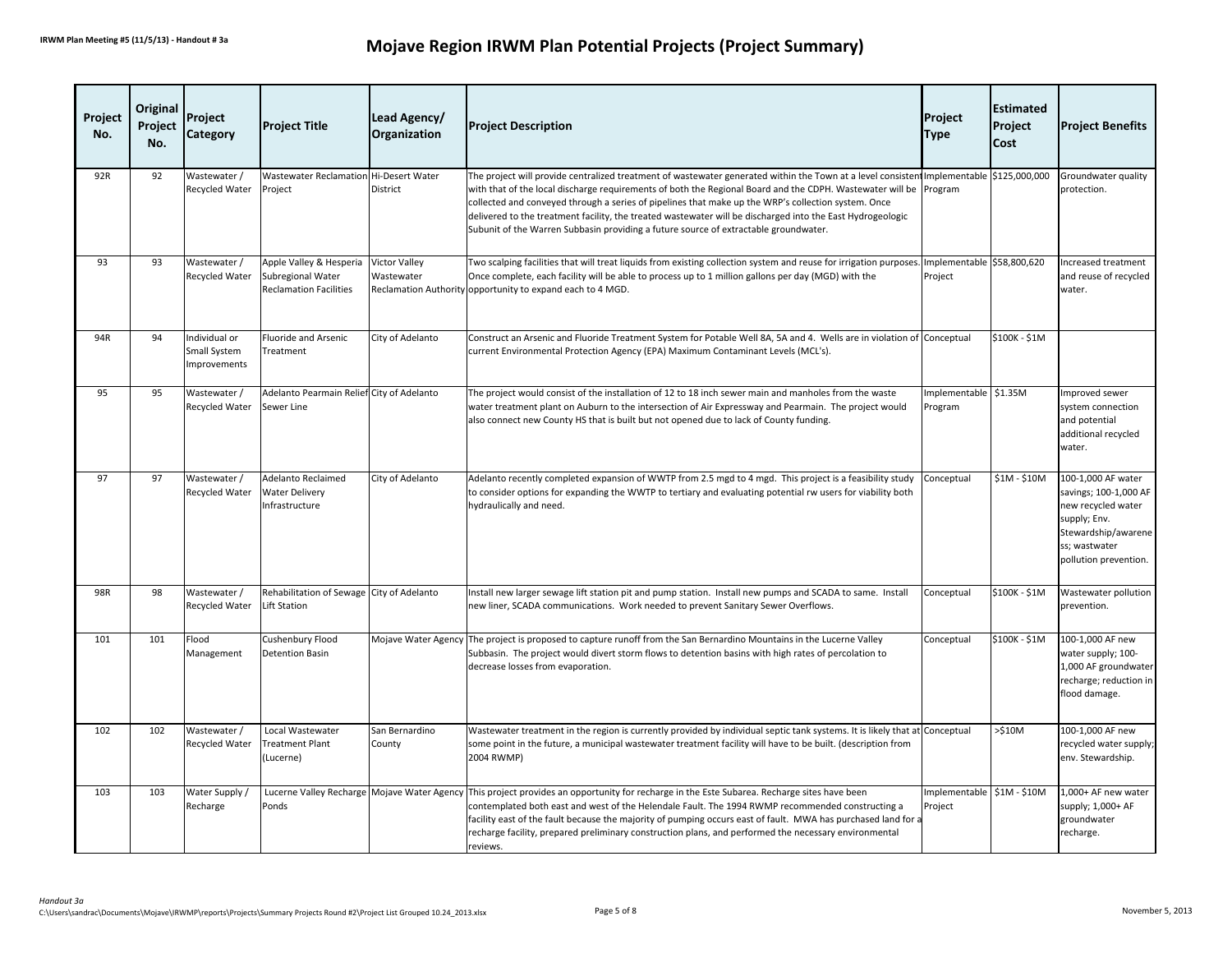| Project<br>No. | Original<br>Project<br>No. | Project<br>Category                           | <b>Project Title</b>                                                                             | Lead Agency/<br>Organization                                           | <b>Project Description</b>                                                                                                                                                                                                                                                                                                                                                                                                                                                                                                       | Project<br><b>Type</b>                | <b>Estimated</b><br>Project<br>Cost | <b>Project Benefits</b>                                                                                                                   |
|----------------|----------------------------|-----------------------------------------------|--------------------------------------------------------------------------------------------------|------------------------------------------------------------------------|----------------------------------------------------------------------------------------------------------------------------------------------------------------------------------------------------------------------------------------------------------------------------------------------------------------------------------------------------------------------------------------------------------------------------------------------------------------------------------------------------------------------------------|---------------------------------------|-------------------------------------|-------------------------------------------------------------------------------------------------------------------------------------------|
| 105            | 105                        | Wastewater /<br><b>Recycled Water</b>         | Wrightwood Sewer Plan                                                                            | MWA/Lahanton<br>RWQCB/DPH grant<br>per Lance                           | The project is to develop a sewer plan for the Wrightwood Community.                                                                                                                                                                                                                                                                                                                                                                                                                                                             | Conceptual                            | \$1M-\$10M                          | 100-1,000 AF water<br>savings; 100-1,000 AF<br>new water supply; 1-<br>100 AF recycled<br>water; 100-1,000 AF<br>groundwater<br>recharge. |
| 106            | 106                        | Water Supply /<br>Recharge                    | Sheep Creek Recharge<br><b>Basin and Two Wells</b>                                               | Phelan Piñon Hills<br><b>Community Services</b><br>District            | This project consists of the construction of a recharge basin along with 2 pumping wells. The District is<br>looking at utilizing the Sheep Creek California Aqueduct turn-out to extract State Water Project water to<br>recharge the proposed basin utilizing the proposed pipeline. The two proposed wells will be used to pump<br>water into our distribution system and will serve to monitor static and pumping levels of the ground water.                                                                                | Conceptual                            | \$1M - \$10M                        | 1,000+ AF new<br>recycled water supply;<br>1,000+ AF<br>groundwater<br>recharge.                                                          |
| 115            | 115                        | Recreation                                    | Environmental & Land and Water Rights<br>Acquisition                                             | of Fish & Wildlife                                                     | California Department Acquire voluntary water transfers or water rights to reduce water use. Acquire riparian habitat along the<br>Mojave River either in fee title or through the purchase of a conservation easement.                                                                                                                                                                                                                                                                                                          | Implementable \$1M - \$10M<br>Project |                                     | N/A                                                                                                                                       |
| 116            | 116                        | Water Supply /<br>Recharge                    | Replacement Water<br>Supply for<br>Perchlorate/Nitrate<br>Affected Groundwater -<br>Barstow Area | MWA/Lahanton<br>RWQCB/DPH grant<br>per Lance                           | Perform a feasibility study to determine the most cost effective and sustainable manner to design, construct Feasibility<br>and operate an alternative water supply for residents adversely affected by perchlorate and nitrate polluted Study<br>groundwater in an unincorporated area northeast of Barstow.                                                                                                                                                                                                                    |                                       | \$100K - \$1M                       | 1-100 AF new water<br>supply.                                                                                                             |
| 117            | 117                        | Other                                         | Water Supply and<br>Quality                                                                      | San Bernardino<br><b>County Special</b><br><b>Districts Department</b> | Water quality and supply projects to meet existing and emerging regulatory requirements. Development of<br>strategically constructed facilities to support and mitigate regional water quality and supply issues.                                                                                                                                                                                                                                                                                                                | Conceptual;<br>Feasibility            | $>510M$                             | 100-1,000 AF recycled<br>water supply; 100-<br>1,000 AF groundwater<br>recharge.                                                          |
| 118            | 118                        | Conservation &<br>Education                   | <b>Weather Based</b><br>rrigation/Completion of<br>Demonstration Garden<br>Project               | <b>Barstow Community</b><br>College                                    | This proposed project introduces Smart Controllers to maximize irrigation control of water use during the<br>extreme environment condition and helps to manage water use in a normal environment as well. Smart<br>Controllers would create an efficient schedule and give the ability to accommodate micro bursts and<br>downpours of rain. The completion of the Barstow Community College garden project will give way to a High<br>Desert regional concept.                                                                  | Implementable<br>Project              | \$50K - \$100K                      | Water conservation<br>and demand<br>reduction.                                                                                            |
| 121            | 121                        | Individual or<br>Small System<br>Improvements | Rehabilitate pre-1960<br>pipelines                                                               | Lake Arrowhead<br><b>Community Services</b><br>District (CSD)          | Rehabilitation of miles of old wastewater pipelines.                                                                                                                                                                                                                                                                                                                                                                                                                                                                             | Implementable<br>Project              | $>\frac{6}{3}10M$                   | Water quality<br>improvement/protecti<br>on; potential 300<br>acres restoration.                                                          |
| 122            | 122                        | Wastewater /<br>Recycled Water                | <b>Effluent Outfall</b><br>Replacement Project                                                   | Lake Arrowhead CSD                                                     | Replace and upsize the existing effluent outfall pipeline, which travels approximately ten (10) miles and<br>drops 1,200 feet in elevation to property owned by Lake Arrowhead CSD in Hesperia.                                                                                                                                                                                                                                                                                                                                  | Conceptual                            | >510M                               | 1,000+ AF new water<br>supply; 1,000+ AF<br>groundwater<br>recharge; reduction in<br>flood damage.                                        |
| 125            |                            | <b>Flood Control</b>                          | Gage Tributary Washes                                                                            | <b>MWA</b>                                                             | There has been ongoing discussion for years regarding storm water flow volume and basin contribution<br>from ungagged desert washes. Simple gages could be installed at road under-crossings. These crossings<br>often have concrete lined channels which makes them ideally suited as ready-made weirs for ephemeral<br>stream gages. Place a pressure transducer in a one-foot steel pipe with holes drilled in it and bolt it to the<br>side of the concrete channel and key washes could be accurately gaged for storm flow. | Conceptual;<br>Implementable          | $<$ \$100K                          | Quantify flow in<br>desert washes.                                                                                                        |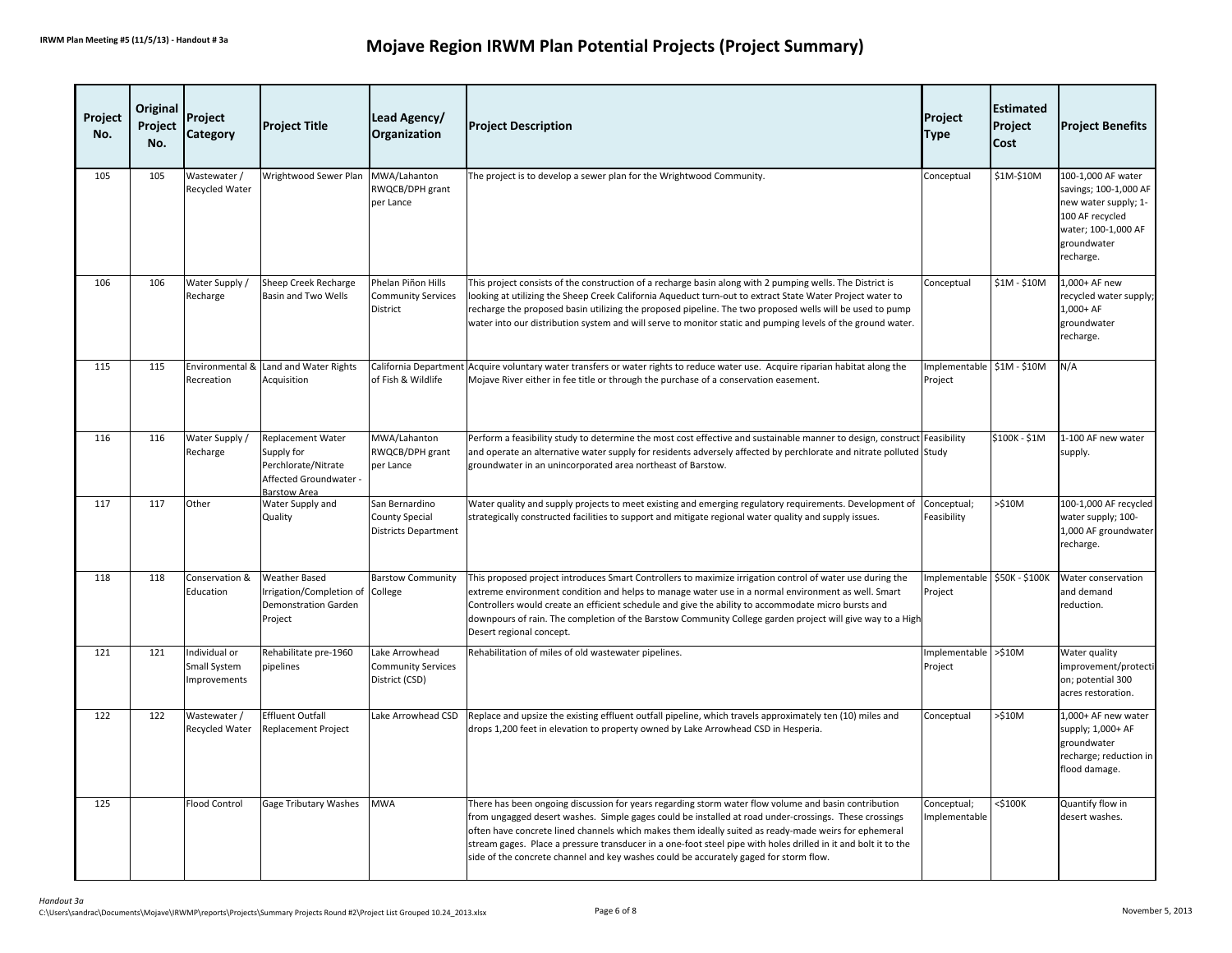| Project<br>No. | Original<br>Project<br>No. | Project<br>Category                                         | <b>Project Title</b>                                                                                                                                                      | Lead Agency/<br>Organization                                                                                                 | <b>Project Description</b>                                                                                                                                                                                                                                                                                                                                                                                                                                                                                                                                                                                                                                                                                                                                                                                                                                                                                                                                                                                                                                                                                                                                                                           | Project<br><b>Type</b>               | <b>Estimated</b><br>Project<br>Cost | <b>Project Benefits</b>                                                                            |
|----------------|----------------------------|-------------------------------------------------------------|---------------------------------------------------------------------------------------------------------------------------------------------------------------------------|------------------------------------------------------------------------------------------------------------------------------|------------------------------------------------------------------------------------------------------------------------------------------------------------------------------------------------------------------------------------------------------------------------------------------------------------------------------------------------------------------------------------------------------------------------------------------------------------------------------------------------------------------------------------------------------------------------------------------------------------------------------------------------------------------------------------------------------------------------------------------------------------------------------------------------------------------------------------------------------------------------------------------------------------------------------------------------------------------------------------------------------------------------------------------------------------------------------------------------------------------------------------------------------------------------------------------------------|--------------------------------------|-------------------------------------|----------------------------------------------------------------------------------------------------|
| 1001           | $***$                      | Wastewater /<br><b>Recycled Water</b>                       | Sewer Lift Station or<br>Reverse Osmosis (RO)<br><b>Treatment Plant</b>                                                                                                   | City of Victorville                                                                                                          | The lift station is preferred over the RO plant due to the ongoing operational and maintenance costs<br>associated with RO. The RO project could integrate with other recycled water projects in the region, such as<br>with the City of Adelanto; however, VSD 4 lift station is preferred over this project due to the ongoing<br>operational and maintenance costs associated with reverse osmosis. Integrates Projects 17 and 61.                                                                                                                                                                                                                                                                                                                                                                                                                                                                                                                                                                                                                                                                                                                                                                | Conceptual;<br>Implementable         | \$1M-\$10M                          | 1,000+ AF water<br>savings; 1,000+<br>recycled water supply.                                       |
| 1002           | **                         | <b>Rights Issues</b>                                        | Judgment/Water Evaluate and consider<br>potential modifications<br>to the Judgment for the<br>Baja Subarea                                                                |                                                                                                                              | Mojave Water Agency General project concept is to evaluate and consider potential modifications to the Mojave Basin Area<br>Judgment for the Baja Subarea. The goal would be to maintain an equitable approach to water resource<br>planning and development for all stakeholders in the Baja area and not deprive Baja of an equitable share of<br>benefits made possible by the Physical Solution and Judgment. Further evaluation and consideration would<br>be required by the Watermaster and the Court. The following general ideas were received through the<br>IRWMP process and are summarized into two main groups for evaluation purposes. 1. Explore other ideas<br>for Production Safe Yield as defined in the Judgment as an alternative sustainable target for management of<br>Free Production Allowance in Baja. An evaluation may include changes to production rights and alternative<br>Rampdown approaches. 2. Explore the potential for strategies to sell, lease or share Free Production<br>Allowances among parties that could alleviate rampdown impacts to certain groups or types or agricultural<br>operations. Integrates Projects 2, 11R, 20R, 46R, 67R, 76R and 104. | Conceptual                           | N/A                                 | N/A                                                                                                |
| 1003           | **                         | Individual or<br><b>Small System</b><br><b>Improvements</b> | <b>Assistance Program for</b><br><b>Small Drinking Water</b><br><b>Systems</b>                                                                                            | <b>Mojave Water</b><br>Agency, San<br><b>Bernardino County</b><br><b>Environmental Health</b><br><b>Services</b>             | Program would identify water supply, water quality and infrastructure needs of small drinking water<br>systems within the IRWM Region. Small systems needs may include but not limited to: Water quality<br>treatment systems, fireflow protection, replacing aging infrastructure, install new infrastructure,<br>interconnection with other purveyors, well drilling, scada systems, feasibility studies, etc. This program<br>would help connect small systems to available funding by identifying funding sources, assisting with grant<br>applications and paperwork, etc. Sources of funding could include State and Federal funds from a variety of<br>programs designed to help small systems in the identified challenges listed. Integrates Projects 6, 7, 15, 45R<br>52, 69, 80, 84, 85, 100, and 120.                                                                                                                                                                                                                                                                                                                                                                                    | Conceptual                           | \$100K - \$10M N/A                  |                                                                                                    |
| 1004           | **                         | Baja / Ag Issues                                            | <b>Baja Sustainability</b><br>Initiative #1 (Agricultural<br><b>Water Conservation and</b><br><b>Base Annual Production</b><br><b>Right (BAP) Acquisition</b><br>Program) | Mojave Water Agency                                                                                                          | This Agricultural Water Conservation program will be accomplished through several different means. It<br>includes components of a Voluntary program funded entirely from local, state, federal and/or water fee<br>dollars that purchase base annual production rights (BAP) from stipulated parties under the Mojave Basin<br>Area Judgment. All BAP will be purchased by the Mojave Water Agency and be permanently retired. Each<br>producer's percentage share of BAP will determine the eligible amount of BAP that can be sold to MWA.<br>Also, a Crop Conversion program that would incentivize converting from water intensive crops like Alfalfa to<br>other water efficient crops, with the ultimate goal of reducing costs to the point of making direct delivery of<br>SWP viable and economically feasible. Integrates Projects 1, 10, 25, 55R, and 70R.                                                                                                                                                                                                                                                                                                                                | mplementable \$1M - \$10M<br>Project |                                     | 1000+ AF water<br>savings; 1000+ AF<br>new water supply;<br>1000+ AF<br>groundwater recharge       |
| 1005           | $***$                      | Conservation &<br><b>Education</b>                          | <b>Regional Demonstration</b><br>Garden Program -<br><b>Multiple locations</b>                                                                                            | <b>Mojave Water</b><br>Agency, Newberry<br><b>Springs Community</b><br>Services District (CSD)<br><b>City of Victorville</b> | Construction of a variety of demonstration gardens to engage and educate visitors and communities in<br>solutions for creating beautiful and environmentally smart landscapes. Design would include development<br>aimed at local biomes, taking in climate and soil types, and the need to demonstrate gardening, smart<br>agriculture, irrigation infrastructure, etc. These gardens would be similarly improved in regards to educatior<br>and information availability, for example, signage, information kiosks, educational material, and QR readers.<br>Integrates Projects 5, 23, 33, and 123.                                                                                                                                                                                                                                                                                                                                                                                                                                                                                                                                                                                               | Conceptual and<br>Implementable      | $<$ \$100 $k$                       | 100-1,000 AF water<br>savings.                                                                     |
| 1006           | $\ast\ast$                 | Individual or<br><b>Small System</b><br><b>Improvements</b> | <b>Capital Water Main</b><br>Replacement Program                                                                                                                          | <b>Hi-Desert Water</b><br><b>District</b>                                                                                    | This project would include the replacement of 46,940 lineal feet of old; undersized steel water mains with<br>that of PVC constructed water mains. During installation, new, properly spaced isolation valves and fire<br>hydrants would also be installed along with service lines. Construction of this infrastructure would be in<br>various areas within the Town of Yucca Valley. Integrates Projects 87-91.                                                                                                                                                                                                                                                                                                                                                                                                                                                                                                                                                                                                                                                                                                                                                                                    | Conceptual                           | \$3,520,500<br>\$4,694,000          | ncreased water<br>supply efficiency.                                                               |
| 1007           | $\ast\ast$                 | Baja / Ag Issues                                            | <b>Baja Sustainability</b><br>Initiative #2 (Baja Major<br><b>Storm Diversion</b><br>Network)                                                                             | <b>Mojave Water Agency</b>                                                                                                   | A major storm event diversion network to capture storm flows and transfer them to retention ponds that<br>could then be disbursed on the south side of the valley to help facilitate recharge and recovery in areas that<br>are unable to receive any natural benefit from storm flows that run down the river. A reduction in the<br>velocity of the storm flows could also greatly assist in the prevention of scouring Cady Riparian Habitat. This<br>would also include investigation into the possible utilization of pit at Kewitt, possible installation of weirs<br>and irrigation channels to divert flood waters to percolation ponds, injection wells. Integrates Projects 8, 9,<br>43, 47, and 75.                                                                                                                                                                                                                                                                                                                                                                                                                                                                                       | Conceptual                           | \$1M-\$10M                          | 1,000+ AF new water<br>supply; 1,000+ AF<br>groundwater<br>recharge; reduction in<br>flood damage. |